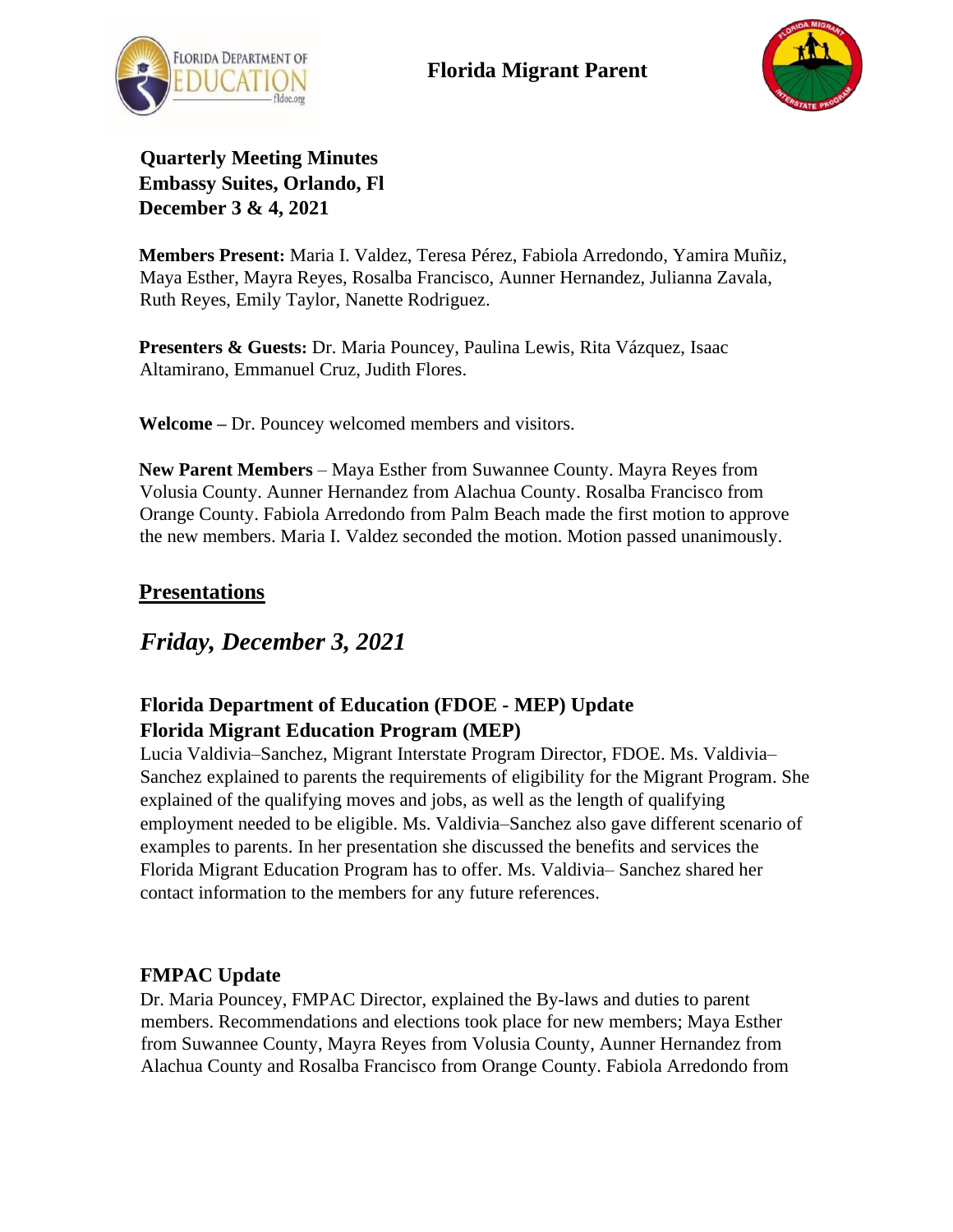## **Florida Migrant Parent**





Palm Beach made the first motion to approve, and Maria I. Valdez seconded the motion the motion passed unanimously. Maria I. Valdez from Manatee County was nominated for President by Dr. Pouncey. Yamira Muniz, District Representative for Orange County, gave the first motion and Teresa Perez from Alachua County gave second motion. The motion passed unanimously. The next election was for President Elect, Rosalba Francisco was nominated. Fabiola Arredondo from Palm Beach County gave the first motion and Yamira Muniz, District Representative from Orange County, gave second motion. The motion passed unanimously.

#### **Computer Training**

Isaac Altamirano/Emmanuel Cruz, PAEC Technical Assistants. Isaac Altamirano and Emmanuel Cruz provided members with a computer, computer equipment and training. During the meeting 7 parent members were loaned computers and equipment through FMPAC grant. They explained the various uses for an email address and the need for future parent meetings. The training included laptop setup, Wi-Fi connection and Zoom usage.

# *Saturday, December 4, 2021*

### **MSIX for Parents**

Juanita Torres, Suwannee County School District, welcomed parents and gave a presentation on the MSIX Program. Ms. Torres explained what the MSIX program consists of and assured parents of the program's privacy. MSIX keeps sensitive data of students through the Migrant Program and the schools. She explained to parents the type of data recorded of each student. Their school attendance, courses taken, and state exams are in the record. Ms. Torres also provided an example of a MSIX card parents can complete and use as they move to different counties and states.

### **FAFSA/Scholarships**

Pedro Hernandez, Director Outreach Services, provided a presentation on financial aid. He explained to parents the various expenses of education and provided examples of different resources for students. Mr. Hernandez explained the steps of FAFSA online application. He continued with the importance of submitting all necessary documents and correctly filling out the application. Mr. Hernandez shared NYFF brochures to take and share with students. Mr. Hernandez also spoke of private scholarships and how parents could ask schools and organizations for information of these scholarships.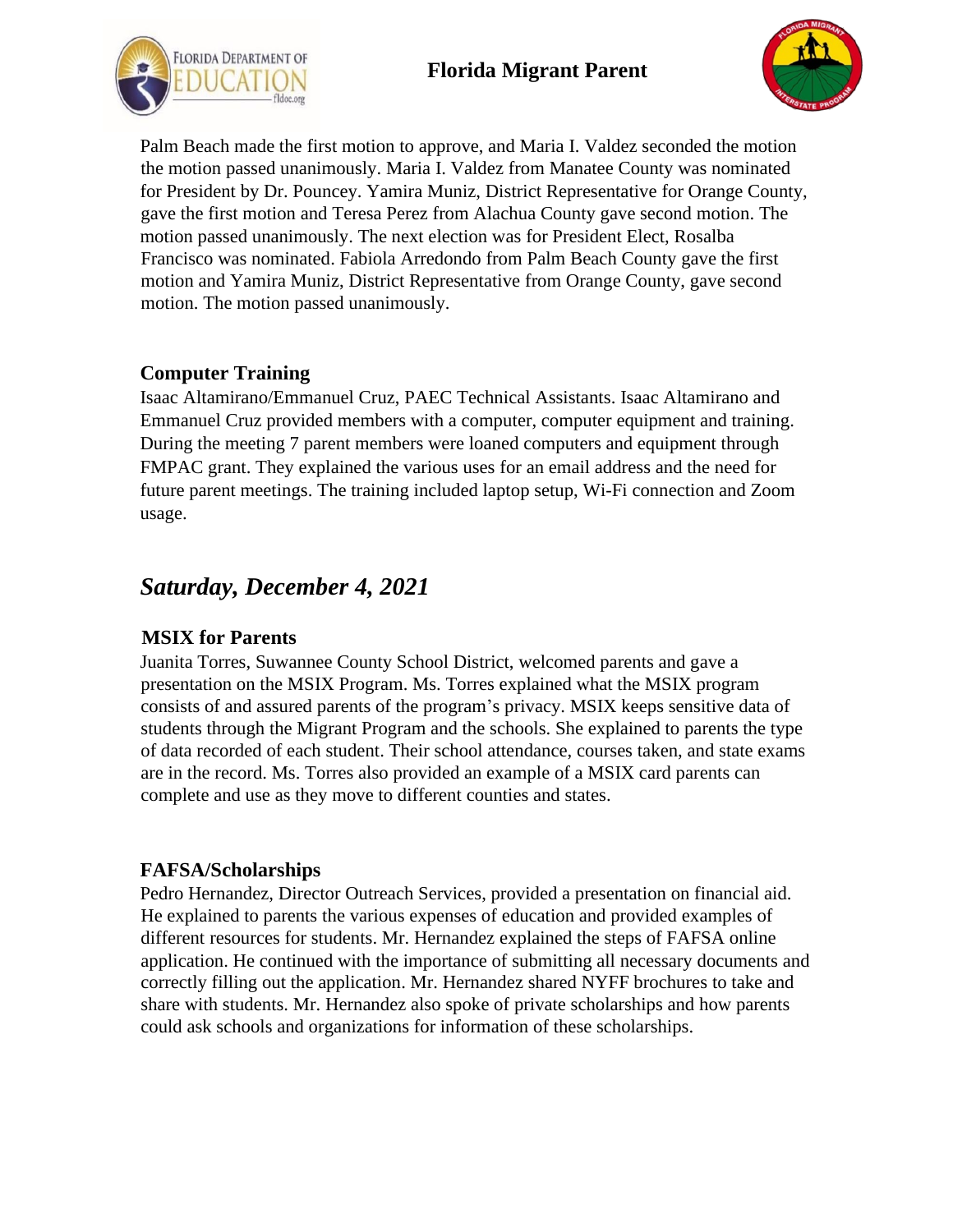



### **What is the Interstate Migrant Program**

Lucia Valdivia–Sanchez, Migrant Interstate Program Director, FDOE, Ms. Valdivia – Sanchez explained to parents what the Migrant Interstate Program consists of. She informed parents of where the migrant programs are in the State of Florida and services offered to each county district. Also, Ms. Valdivia–Sanchez informed parents that the student record on MSIX is available to them and students upon request. She also explained to parents of assistance being available to all students including special needs students.

### **High School Equivalency (HEP)**

Brigita Gahr, University of South Florida (USF), provided a presentation on two programs HEP and CAMP through USF. Ms. Gahr explained to parents the HEP program and what it consists of. She continued with eligibility requirements for the HEP program and shared examples of the services provided. She also explained the program CAMP which serves all students of Florida and shared the requirements needed for qualifications. Ms. Gahr provided examples of services provided by CAMP at USF like financial help, support services etc. She continued with dates for HEP sessions as well as important USF dates. Ms. Gahr concluded with providing her contact information to parents.

### **Migrant Parents Rights and Responsibilities**

Dr. Maria Pouncey, FMPAC Director, gave a presentation on the history of rights for parents. She explained to parents the discriminatory time in history for a migrant family. Dr. Pouncey continued about laws that apply to migrant families, which includes No Child Left Behind and ESSA. Dr. Pouncey informed parents they have the right to ask for questions and information concerning their students. In her training Dr. Pouncey continued with the steps needed to write a complaint letter. She also shared with parents how to write a letter to seek help in identification if the parents notice signs of a learning disability in their student.

**Next Meeting –**

#### **Closing**

Rosalba Francisco made the first motion to close the meeting and Teresa Perez seconded the motion. The motion passed unanimously.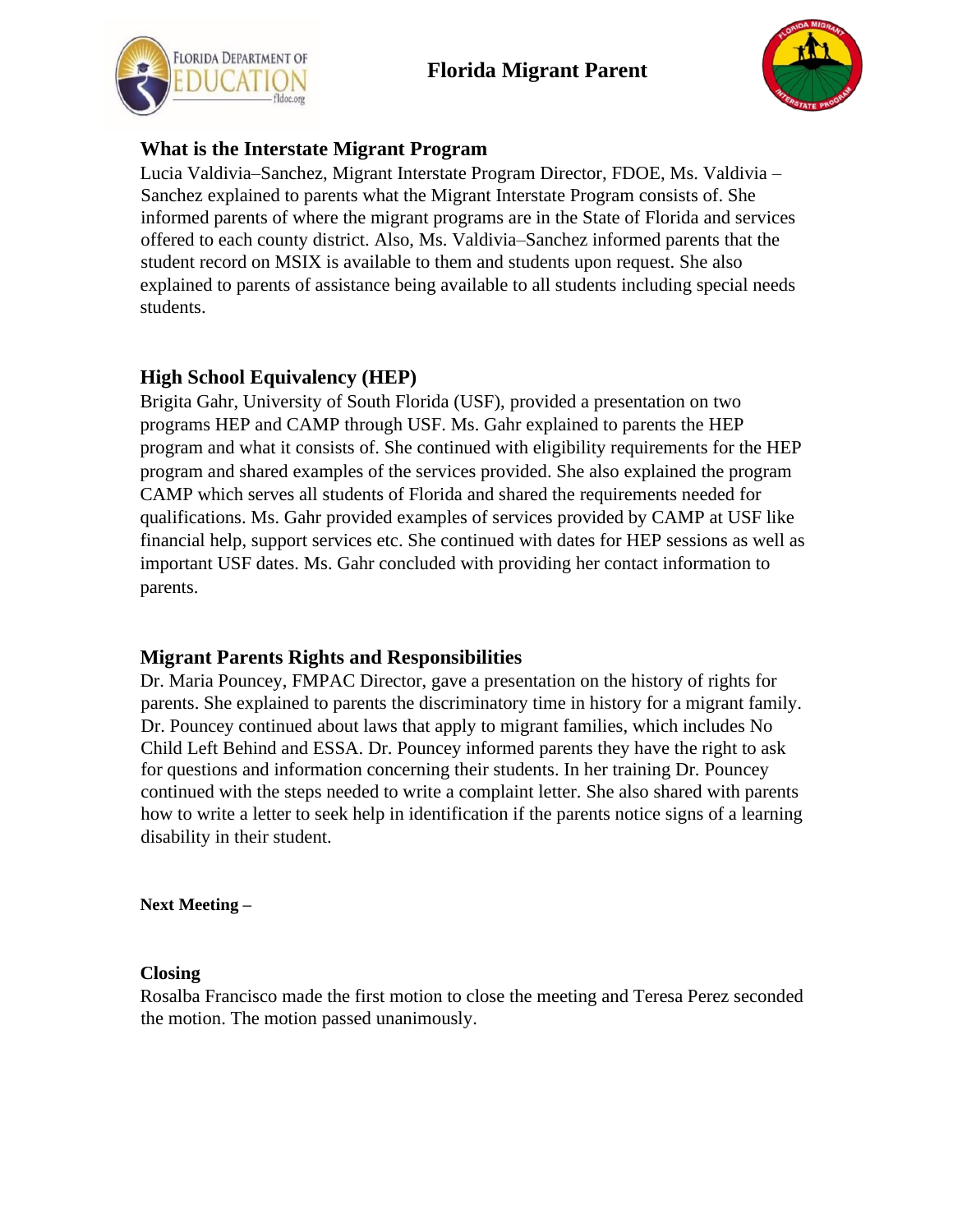



**Minutas de la Reunión Trimestral Embassy Suites, Orlando, Florida 3 y 4 de diciembre del 2021** 

**Miembros Presentes:** Maria I. Valdez, Teresa Pérez, Fabiola Arredondo, Yamira Muñiz, Maya Esther, Mayra Reyes, Rosalba Francisco, Aunner Hernandez, Julianna Zavala, Ruth Reyes, Emily Taylor, Nanette Rodriguez.

**Presentadores e Invitados:** Dr. Maria Pouncey, Paulina Lewis, Rita Vázquez, Isaac Altamirano, Emmanuel Cruz, Judith Flores.

**Bienvenida:** Dr. Pouncey dio la bienvenida a los miembros y visitantes.

**Nuevos miembros padres** – Maya Esther del condado de Suwannee. Mayra Reyes del condado de Volusia. Aunner Hernández del Condado de Alachua. Rosalba Francisco del Condado de Orange. Fabiola Arredondo de Palm Beach hizo la primera moción para aprobar a los nuevos miembros. María I. Valdez secundó la moción. Moción aprobada por unanimidad.

### **Presentaciones**

### **Actualizaciones del Departamento de Educación de Florida (FDOE-MEP) Programa de Educación para Migrantes de Florida (MEP)**

Lucía Valdivia–Sánchez, Directora del Programa Interestatal para Migrantes, FDOE. La Sra. Valdivia-Sánchez explicó a los padres los requisitos de elegibilidad para el Programa de Migrantes. Ella explicó los movimientos y trabajos calificados, así como la duración del empleo calificado necesario para ser elegible. La Sra. Valdivia-Sánchez también dio diferentes escenarios de ejemplos a los padres. En su presentación, habló sobre los beneficios y servicios que el Programa de Educación para Migrantes de Florida tiene para ofrecer. La Sra. Valdivia– Sánchez compartió su información de contacto con los miembros para cualquier referencia futura.

### **Actualizaciones de FMPAC**

Dra. Maria Pouncey, Directora de FMPAC, explicó los Estatutos y deberes a los miembros padres. Se formularon recomendaciones y elecciones para los nuevos miembros; Maya Esther del Condado de Suwannee, Mayra Reyes del Condado de Volusia, Aunner Hernández del Condado de Alachua y Rosalba Francisco del Condado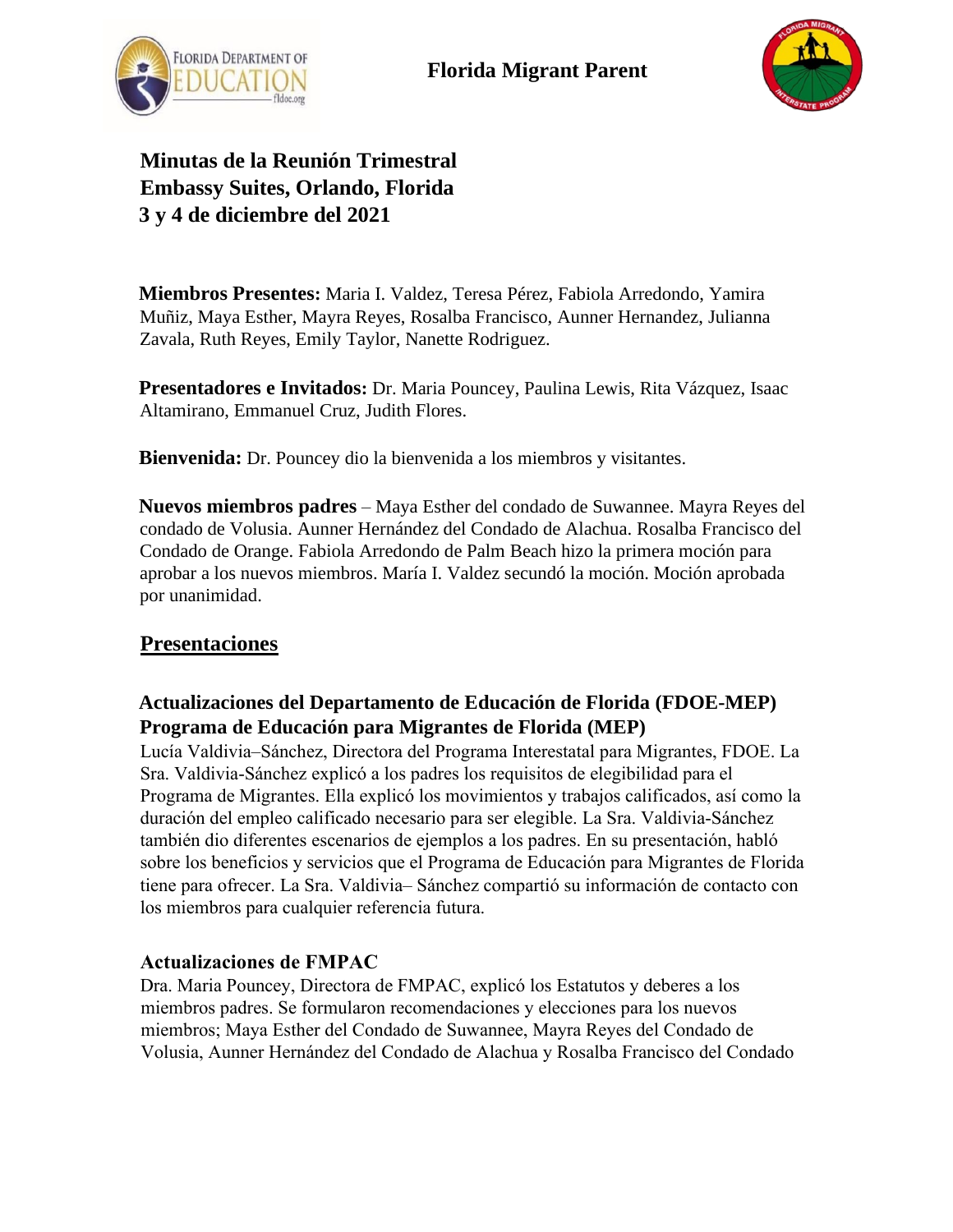



de Orange. Fabiola Arredondo de Palm Beach hizo la primera moción para aprobar, y María I. Valdez secundó la moción que la moción aprobó por unanimidad. María I. Valdez del Condado de Manatee fue nominada para Presidente por la Dra. Pouncey. Yamira Muniz, Representante de Distrito del Condado de Orange, dio la primera moción y Teresa Pérez del Condado de Alachua dio la segunda moción. La moción fue aprobada por unanimidad. La siguiente elección fue para presidente electo, Rosalba Francisco fue nominada. Fabiola Arredondo del Condado de Palm Beach dio la primera moción y Yamira Muniz, Representante de Distrito del Condado de Orange, dio la segunda moción. La moción fue aprobada por unanimidad.

#### **Entrenamiento de Computación**

Isaac Altamirano/Emmanuel Cruz, Asistentes Técnicos de PAEC. Isaac Altamirano y Emmanuel Cruz proporcionaron a los miembros una computadora, equipo de cómputo y entrenamiento. Durante la reunión se les prestaron computadoras a 7 miembros a través de la subvención FMPAC. Explicaron los diversos usos de un correo electrónico y la necesidad de futuras reuniones de padres. La capacitación incluyó la configuración de la computadora portátil, la conexión a Wi-Fi y el uso de Zoom.

## *Sábado, 4 diciembre, 2021*

### **MSIX para padres**

Juanita Torres, del Distrito Escolar del Condado de Suwannee, dio la bienvenida a los padres y dio una presentación sobre el Programa MSIX. Torres explicó en qué consiste el programa MSIX y aseguró a los padres la privacidad del programa. MSIX mantiene datos confidenciales de los estudiantes a través del Programa de Migrantes y las escuelas. Explicó a los padres el tipo de datos registrados de cada estudiante. Su asistencia a la escuela, los cursos tomados y los exámenes estatales están en el registro. Torres también proporcionó un ejemplo de una tarjeta MSIX que los padres pueden completar y usar a medida que se mudan a diferentes condados y estados.

### **FAFSA/Becas**

Pedro Hernández, Director de Servicios de Extensión, hizo una presentación sobre la ayuda financiera. Explicó a los padres los diversos gastos de la educación y proporcionó ejemplos de diferentes recursos para los estudiantes. El Sr. Hernández explicó los pasos de la solicitud en línea de FAFSA. Continuó con la importancia de presentar todos los documentos necesarios y completar correctamente la solicitud. El Sr. Hernández compartió folletos de NYFF para tomar y compartir con los estudiantes. El Sr. Hernández también habló de becas privadas y cómo los padres podrían pedir a las escuelas y organizaciones información sobre estas becas.